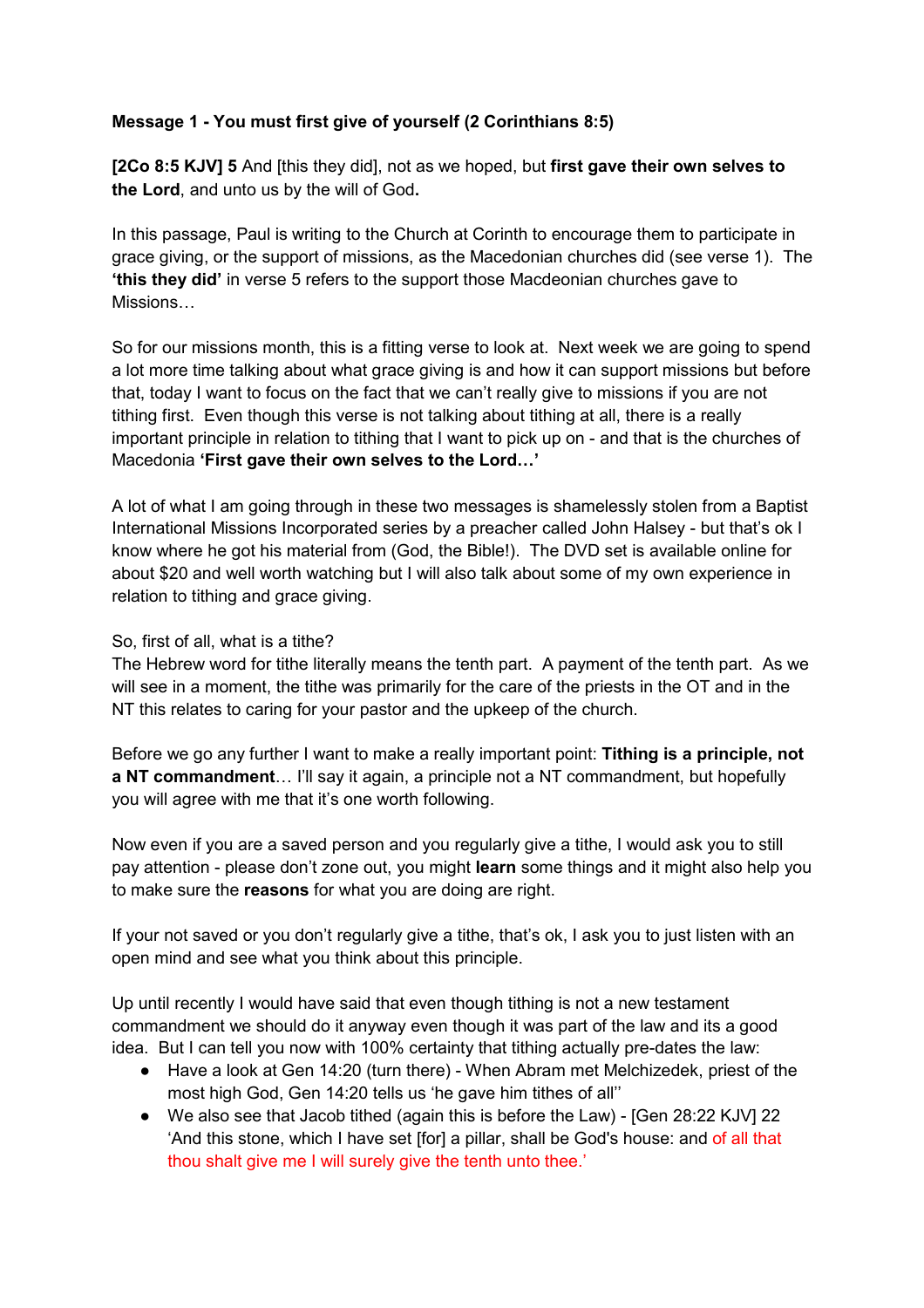Now tithing was subsequently introduced as part of the law:

- [Exo 23:19 KJV] 19 The first of the firstfruits of thy land thou shalt bring into the house of the LORD thy God. Thou shalt not seethe a kid in his mother's milk.
- Leviticus 27:32 also tells us that every tenth animal from the herd or flock belonged to God)
- In Numbers 18:26 we see one of the practical applications of tithing

"[Num 18:26 KJV] 26 Thus speak unto the Levites, and say unto them, **When ye take of the children of Israel the tithes which I have given you from them for your inheritance**, then ye shall offer up an heave offering of it for the LORD, [even] a tenth [part] of the tithe."

God gave a tenth of the land for the priests - he did this so that they would be provided for along with part of the sacrifices being given to the priest. The Levites are the only tribe that didn't have an inheritance as part of the land (God said he was their inheritance - Joshua 13:33), they were to rely on God for provision through the tithes and offerings.

We don't have priests anymore because all believers are priests but I think providing for the pastor is an important use of the tithe.

• As part of the law, they also had principles such as leaving the corners of the fields unharvested (Lev 19:9-10)

[Lev 19:9-10 KJV] 9 And when ye reap the harvest of your land, thou shalt not wholly reap the corners of thy field, neither shalt thou gather the gleanings of thy harvest. 10 And thou shalt not glean thy vineyard, neither shalt thou gather [every] grape of thy vineyard; thou shalt leave them for the poor and stranger: I [am] the LORD your God.

This was another practical application - to provide for the poor and stranger (gentiles) - and its exactly what we see in the book of Ruth when she is gleaning in the field of Moab. This isn't exactly a tithe, but its effectively the same thing, its the same principle.

It's worth noting the commandment to tithe is never REPEATED in the new testament but it is never REPEALED either. It's not REPEATED but it's never REPEALED, that means there is no biblical evidence to suggest that God has done away with tithing. In fact, the opposite is true, we see examples of giving in the new testament:

[Mar 12:17 KJV] 17 And Jesus answering said unto them, Render to Caesar the things that are Caesar's, and to God the things that are God's. And they marvelled at him.

Technically this an old testament example because it pre-dates the death of Christ, but it is clear from the passage that Jesus **certainly** believed in tithing **AND paying taxes**. Render unto Caesar's what is Caesar's and to God what is God's.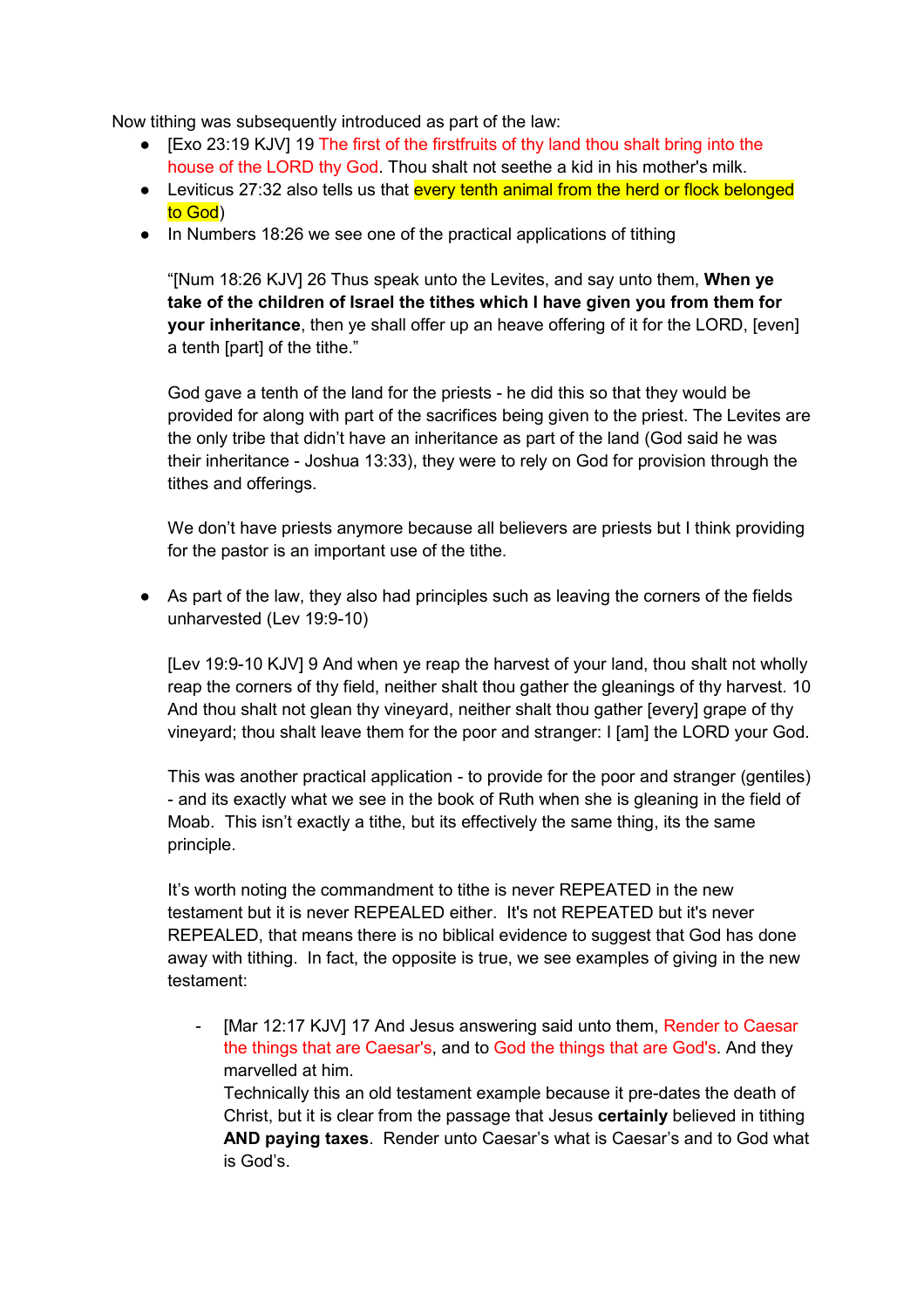- In Acts 2:44-45 the bible told us that new testament christians sold all they had, and divided them up according to what everyone needed.
- Acts 4:34 also gives us similar example, they sold and divided their possessions and ' neither of them lacked any thing'
- In Acts 5 we also see the examples of Ananias and Sapphira who sold their possession and were struck dead because they lied about the price and withheld part of the money (their sin was lying remember).
- All of these things show us that the notion of giving for furtherance of the gospel and for benevolence is well and truly alive.

So those people who tell you tithing is not a new testament commandment are right. But if they try to tell you that you don't need to tithe because we are under grace and not under the law… well, in a way they are right (we are under grace) but I think they are wrong and have missed the point. Tithing existed before the law and I believe it continues beyond the law.

Furthermore, in the NT there is still a need for the practical benefits of tithing - being able to provide for your pastor and also for the upkeep of the church and its members.

But if you will only give if you think its a commandment then personally I think you are looking at this all wrong. So why give?

### 1.**1 Not because God needs you to**

 If you think you should tithe because God needs you, then sadly you are wrong. Have a look at Psalm 50, starting in verse 10

[Psa 50:10-14 KJV] 10 For **every beast of the forest [is] mine**, [and] the **cattle upon a thousand hills**. 11 I know all the fowls of the mountains: and the wild beasts of the field [are] mine.

For anybody that thinks God needs them: Newsflash! He doesn't need your money, he owns the cattle on a thousand hills he owns all the beasts of the forest and the fowls of the mountains.

God does not sit up in heaven, looking down as the offering gets passed around thinking 'Come on, he's going to open his wallet, I need that money…. C'mon… is he…. NO'.

I've got to tell you... **God is not broke** 

[Psa 50:12 KJV] 12 If I were hungry, I would not tell thee: for the world [is] mine, and the fulness thereof.

God says in verse twelve if he was hungry he wouldn't ask you to provide him food. The whole world is his and he can do it himself! If he wanted money, gold or anything, he could just make it happen or point a pastor or a missionary to the biggest undiscovered gold vein in the world if he wanted to.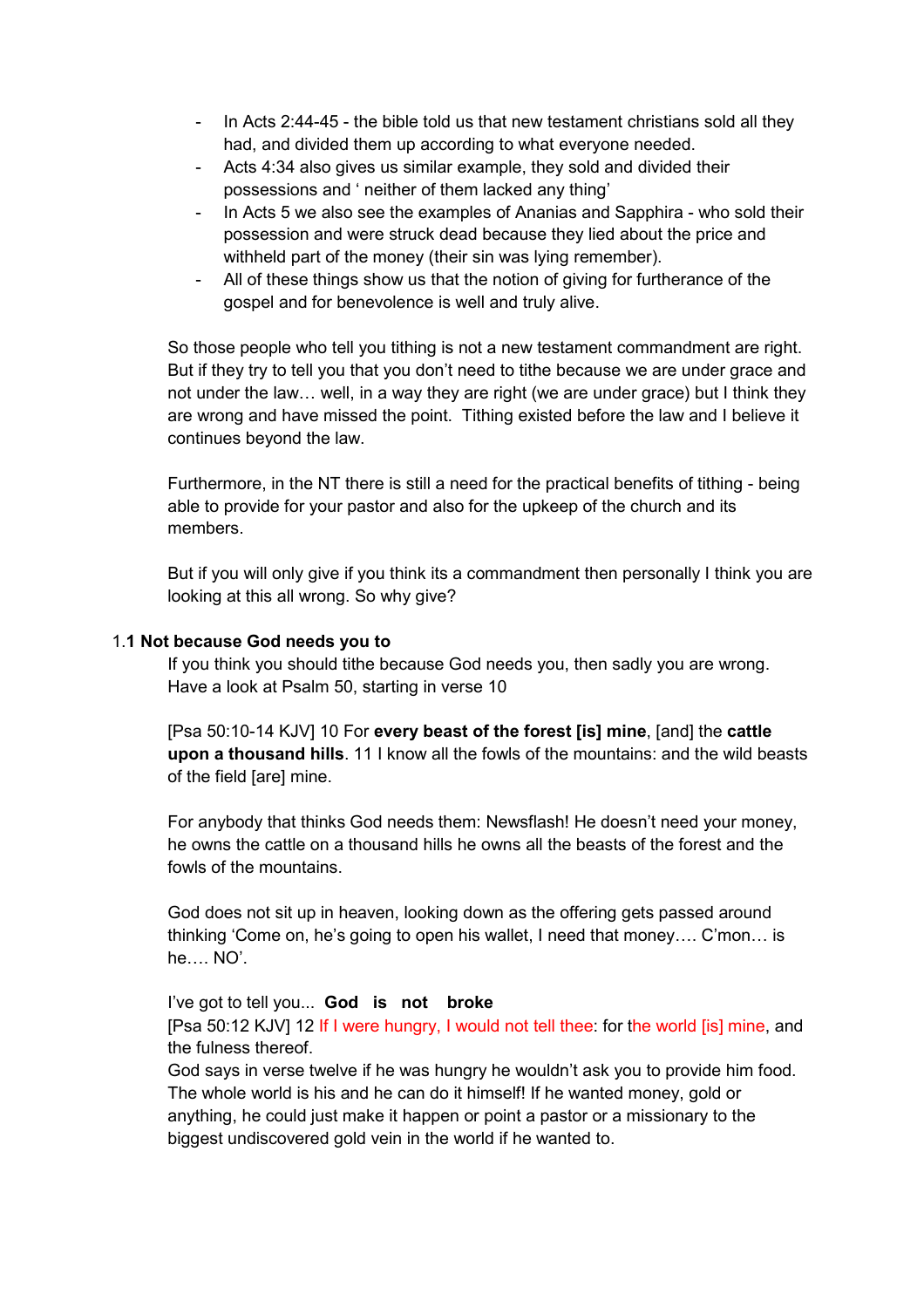But look at verse 14 - the natural conclusion: 'Offer unto God thanksgiving; and **pay thy vows** unto the most High:' - pay thy vows. That's what this is really about.

#### The thing good really wants is us!!

God could make money money if needed, it's not a problem for God! What God is looking for is committed people, he's looking for hearts. The heart has to come first and then the action, that's what James was talking about in James 2.

[Jas 2:17-18 KJV] 17 Even so f**aith, if it hath not works, is dead**, being alone. 18 Yea, a man may say, **Thou hast faith, and I have works**: **shew me thy faith without thy works, and I will shew thee my faith by my work**s.

How on earth can anyone show they have faith without display that faith outwardly? That's what James is saying.

And this bring us quite literally to the heart of the matter. If you only want to give if you think its a commandment, if you don't think want to give, it's not because you have a financial problem, its because you have a heart problem. And I'm sorry if that offends you but if you examine yourself and ask God to examine your heart I think you will find its true.

Let me say it a different way: Churches don't have Financial problems, they have heart problems.

If a church has problems with money, problems supporting missions, problems getting people to help, problems getting people to attend… what do you think causes all these things? They are all heart problems

#### Matthew 6 tells us:

[Mat 6:19-21 KJV] 19 Lay not up for yourselves treasures upon earth, where moth and rust doth corrupt, and where thieves break through and steal: 20 But lay up for yourselves **treasures in heaven**, where neither **moth nor rust doth corrupt**, and where t**hieves do not break through nor steal**: 21 For **where your treasure is, there will your heart be also.** 

Two things to notice:

 If you don't give then clearly you don't love. Where your treasure is, that's where your heart is.

 If you do give, then God says there will be a reward in heaven. Unlike everything in this world its incorruptible, it can't be stolen and it will be eternal.

So if you were a broker would you encourage someone to invest in the things of this world (new cars, bigger houses, toys and all these other things) or invest in God and lay up treasure in heaven.

If your still not convinced, I'll tell you this: **If you don't want to give, don't… plain and simple.** That doesn't mean your not supposed to give - I firmly believe you are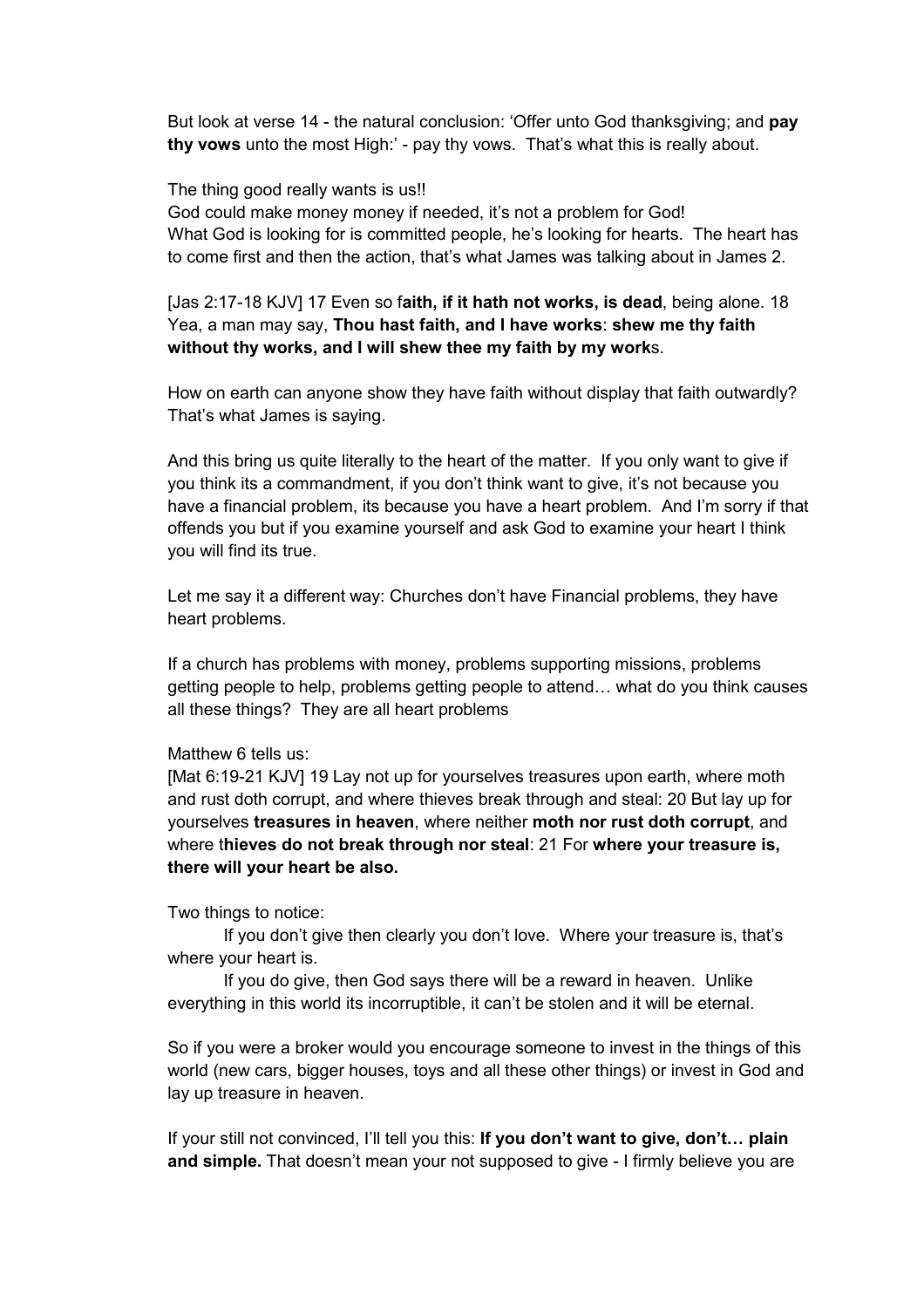supposed to give but if you don't feel that way then what you need to do is get your heart right with God.

[2Co 9:7 KJV] 7 Every man according **as he purposeth in his heart**, [so let him give]; not grudgingly, or of necessity: for **God loveth a cheerful giver**.

- Example of the roses with the price tag and husband rubbing his wife's nose in it wailing about how much he spent on her
- How would you feel if you were that wife or your wife did something similar to you? Do you think she wants those flowers?
- But have you ever done that to God?

After Noah came out of the ark, the first thing he did was offer a sacrifice...

[Gen 8:20-21 KJV] 20 And Noah builded an altar unto the LORD; and took of every clean beast, and of every clean fowl, and offered burnt offerings on the altar. 21 And the LORD smelled a s**weet savour**; and the LORD said in his heart, I will not again curse the ground any more for man's sake; for the imagination of man's heart [is] evil from his youth; neither will I again smite any more every thing living, as I have done.

God loves a joyful giver - when we give joyfully because we *want* to do it. When we give from the heart, God says it is a sweet savour - like smelling flowers - to God. He loves it, because he loves to be worshiped.

Make no mistake, God will accomplish his purpose without you if you don't want to give. He will succeed - the bible says so - but you are the one that missing out on the blessing (I will come back to that later). And you will never be a part of God's plans and God's blessing if you don't first give of yourself. It's not about money, it's about your heart - and if you don't want to give you need to get your heart right with God.

You must first give of yourself.

### **1.2 So why should you tithe? You should tithe because God is worthy of worship**

### Revelations 4 says:

[Rev 4:11 KJV] 11 **Thou art worthy, O Lord, to receive glory and honour and power**: **for thou hast created all things**, and for thy pleasure they are and were created.

God is the creator of the universe - all things come from him and that is worthy of acknowledgement. All things come from him so tithing is a way of giving back a small portion (one tenth) to him. It's like saying 'Without you Lord, I would have nothing. So take the first tenth of everything I receive as a way of acknowledging all things come from you and you should be first in every aspect of my life'

Genesis 7 says...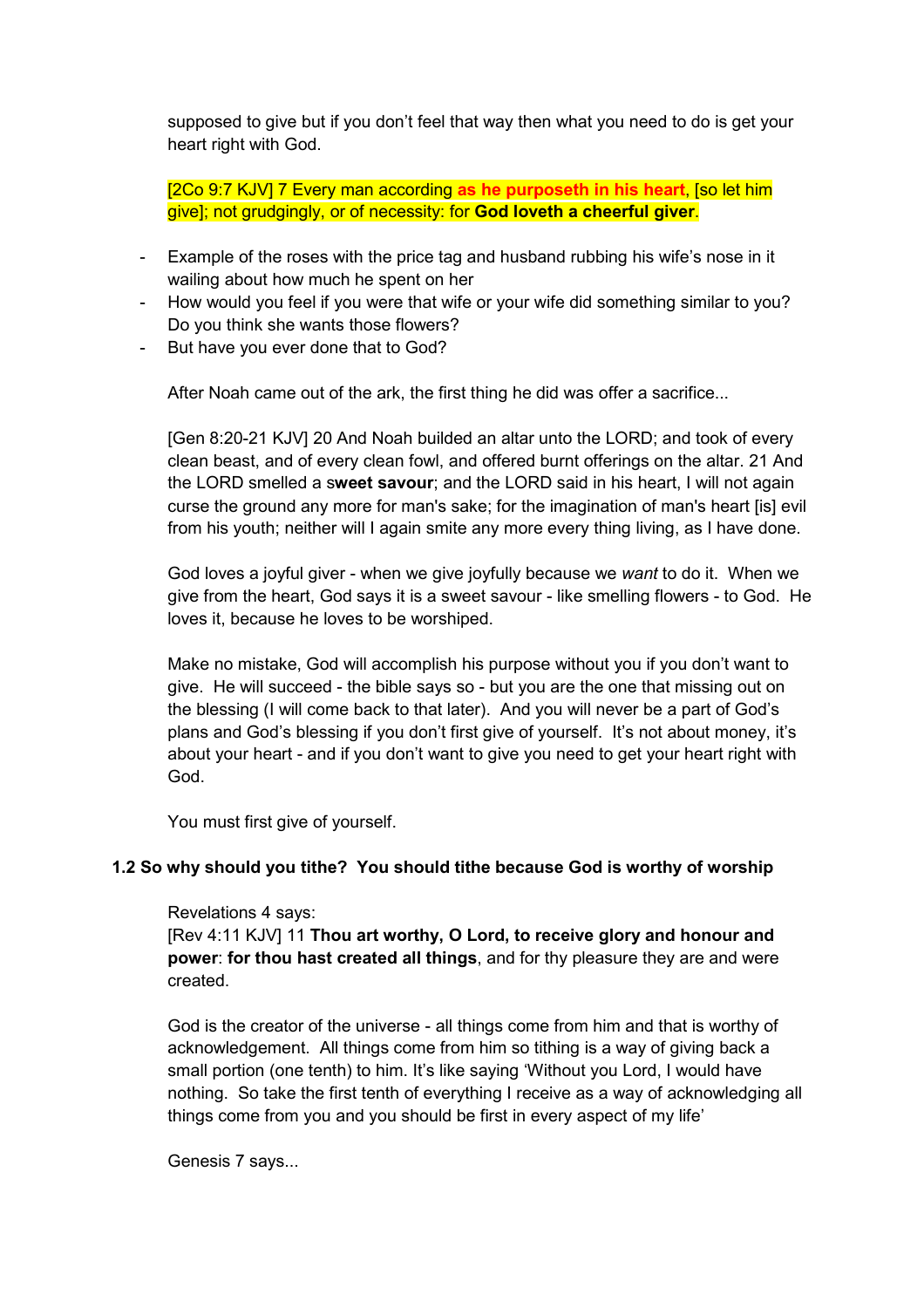[Gen 7:22 KJV] 22 All **in whose nostrils [was] the breath of lif**e, of all that [was] in the dry [land], died.

The bible says in God's nostrils was the breath of life, he provides every breath (Daniel 5 - Belshazzar told "the God in whose hand thy breath is"). I'm not sure if you've ever thought about it but if God stopped being then the whole earth would too. He is the sustainer of all creation and without him there is nothing...

#### The book of Lamentations chapter 3:

[Lam 3:22-23 KJV] 22 **[It is of] the LORD'S mercies that we are not consumed, because his compassions fail not**. 23 [They are] new every morning: great [is] thy faithfulness.

We are all sinners, worthy of destruction and only by his grace are we not consumed, every day. His holiness demands it but his love and his compassion withholds it and he holds off his return EVERY SINGLE DAY so that none should perish, no not one. And all any of us needs to do is accept the free gift of salvation Christ offered us when he died on the cross and paid for all of our sin.

If you don't think God is worthy of worship, then you don't know God. You need to ask him to reveal himself, to show you his grace.

But if you are saved, then you need to go back to that principle we found in Exodus (Exo 23:19) - the principle of firstfruits. You need to take the first of your life, the first of your money, the first of everything… and give it back to God. Why? Because HE is worthy!

In order to give anything to him, you need to first give of yourself.

### **1.3 It is 'expedient' - God will bless you**

In Phillipians 4 Paul Says - [Phl 4:17 KJV] 17 Not because I desire a gift: but I desire fruit that may abound to your account.

This is what Paul is talking about when he said in our opening text and verse 10 of 2 Corinthians - "[2Co 8:10 KJV] 10 And herein I give [my] advice: for **this is expedient for you**, who have begun before, not only to do, but also to be forward a year ago."

Paul says its for fruit to abound to your account. It is expedient or profitable for you, it's good for you. God wants every christian to bring forth fruit.

When I say God will bless I'm not talking about prosperity theology. People who think like that haven't read John 16:33 [Jhn 16:33 KJV] 33 These things I have spoken unto you, that in me ye might have peace. In the world ye shall have tribulation: but be of good cheer; I have overcome the world.

The bible says in this world ye shall have tribulation, not sunshine rainbows and lollipops.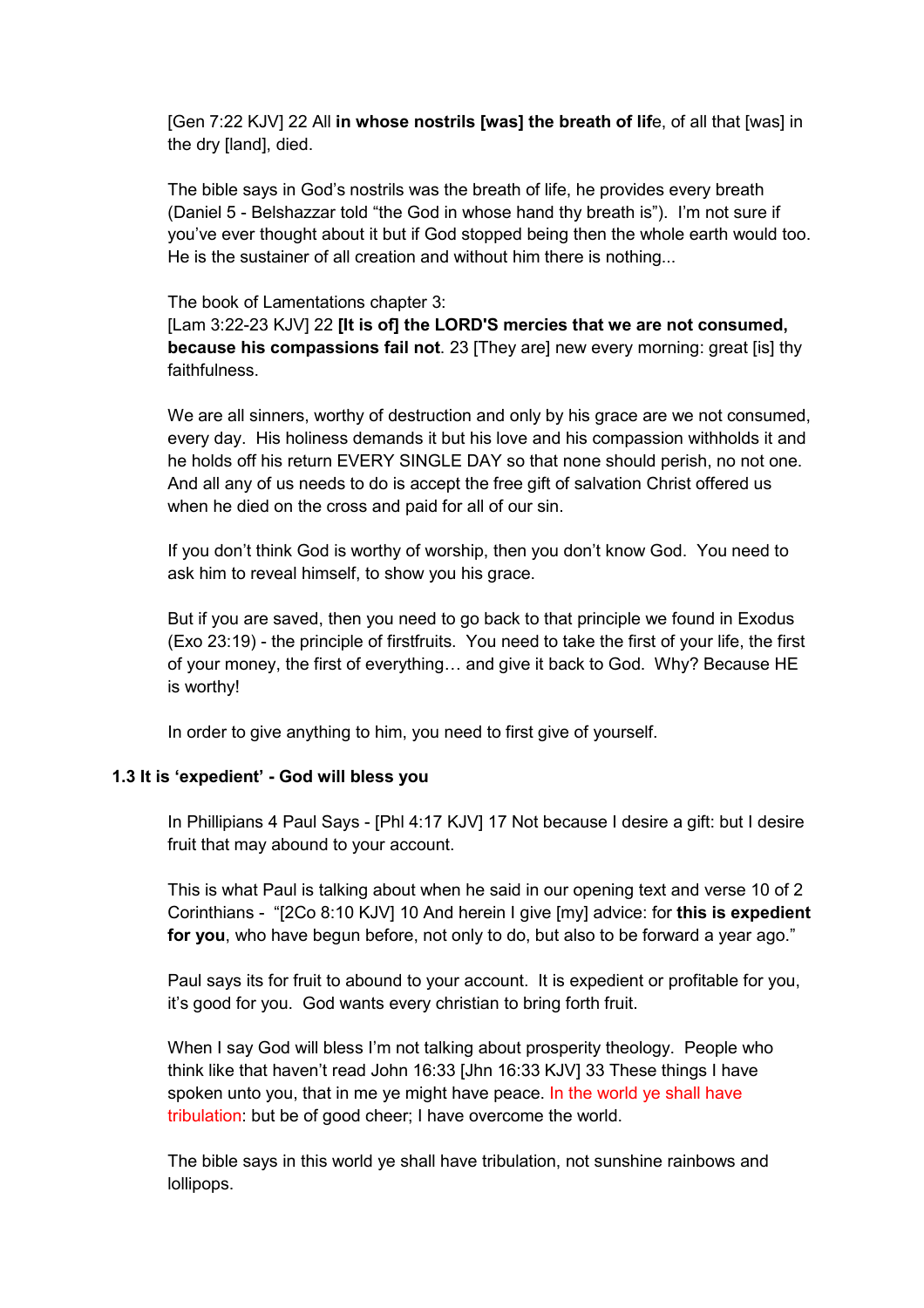But I still think that Malachi 3:10, even though it is written to jews is an important verse. I think like the tithe that the principle still applies.

[Mal 3:10 KJV] 10 Bring ye all the tithes into the storehouse, that there may be meat in mine house, and prove me now herewith, saith the LORD of hosts, **if I will not open you the windows of heaven, and pour you out a blessing, that [there shall] not [be room] enough [to receive it].** 

God says 'prove me now herewith' - that word means to test, to 'try' it in the same way the purity of gold is tested by boiling it down in a furnace and melting away any impurities. God is saying test me, just try me, just prove me - he says if you will obey, then I will take care of you. And again, I'm not saying God will make you a millionaire but he says he will pour you out a blessing and it's certainly been my experience that God has taken care of Sandy and I.

Share my own experience and our family - not bragging, all of this is only of God. To him be all honor and glory.

God doesn't ask you to tithe because he wants you to suffer. It's about obedience, it's about honoring authority.

[1Sa 15:22 KJV] 22 And Samuel said, **Hath the LORD [as great] delight in burnt offerings and sacrifices, as in obeying the voice of the LORD**? Behold, **to obey [is] better than sacrifice**, [and] to hearken than the fat of rams.

The bible says obedience is better than sacrifice. Tithing is not some punishment, it's just obeying the word of God and giving him the honor and respect he deserves. But he wants you to first give of yourself…

If you are struggling to give yourself over to the Lord in any area, you need to settle that this morning. You need to give in because you are not going to win against God. You need to give your will over to him like Jesus did in the garden - thy will, not mine.

We will finish off with this exercise of looking at all your incomes and expenses (mental list) Principle: first thing you take off is least important Is it your tithe? You prove you love god least Less than food, house, schools

### **Conclusion**

- Tithing is a principle not a NT commandment
- While not a NT commandment it precedes and outlasts the law
- Tithing still has practical benefits for the NT church caring for your pastor and taking care of physical needs of the church and its members… God has not introduced any system to replace tithing